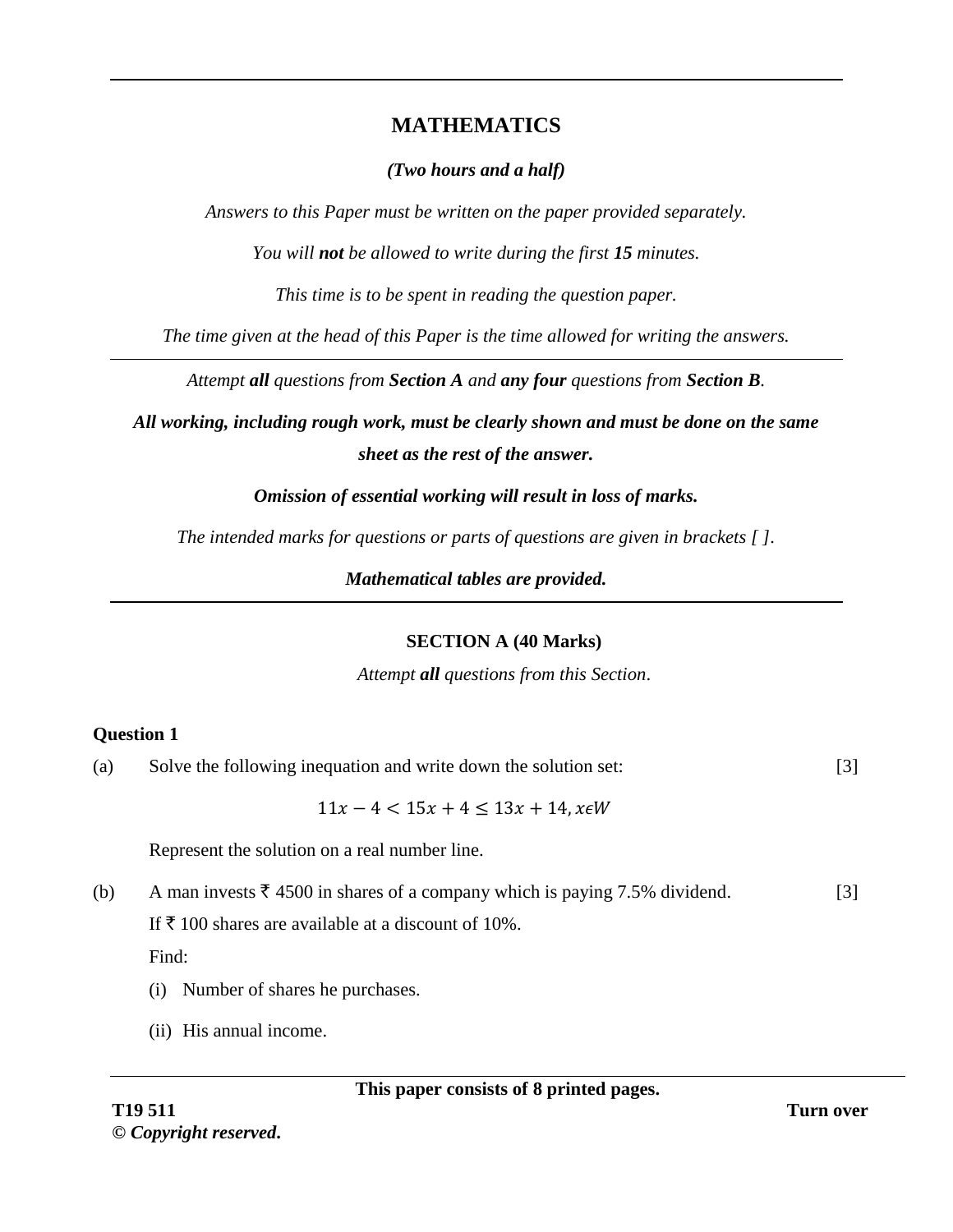(c) In a class of 40 students, marks obtained by the students in a class test (out of 10) are given below: [4]

| <b>Marks</b>          |  |  |    | – |  |  |
|-----------------------|--|--|----|---|--|--|
| Number of<br>students |  |  | ιv | ب |  |  |

Calculate the following for the given distribution:

(i) Median

(ii) Mode

#### **Question 2**

- (a) Using the factor theorem, show that  $(x 2)$  is a factor of  $x^3 + x^2 4x 4$ . Hence factorise the polynomial completely. [3]
- (b) Prove that:

$$
(\csc \theta - \sin \theta)(\sec \theta - \cos \theta)(\tan \theta + \cot \theta) = 1
$$

- (c) In an Arithmetic Progression (A.P.) the fourth and sixth terms are 8 and 14 respectively. Find the: [4]
	- (i) first term
	- (ii) common difference
	- (iii) sum of the first 20 terms.

#### **Question 3**

(a) Simplify  
\n
$$
\sin A \begin{bmatrix} \sin A & -\cos A \\ \cos A & \sin A \end{bmatrix} + \cos A \begin{bmatrix} \cos A & \sin A \\ -\sin A & \cos A \end{bmatrix}
$$
\n[3]

(b) M and N are two points on the X axis and Y axis respectively. P (3, 2) divides the line segment MN in the ratio 2 : 3. Find: [3]

- (i) the coordinates of M and N
- (ii) slope of the line MN.

[3]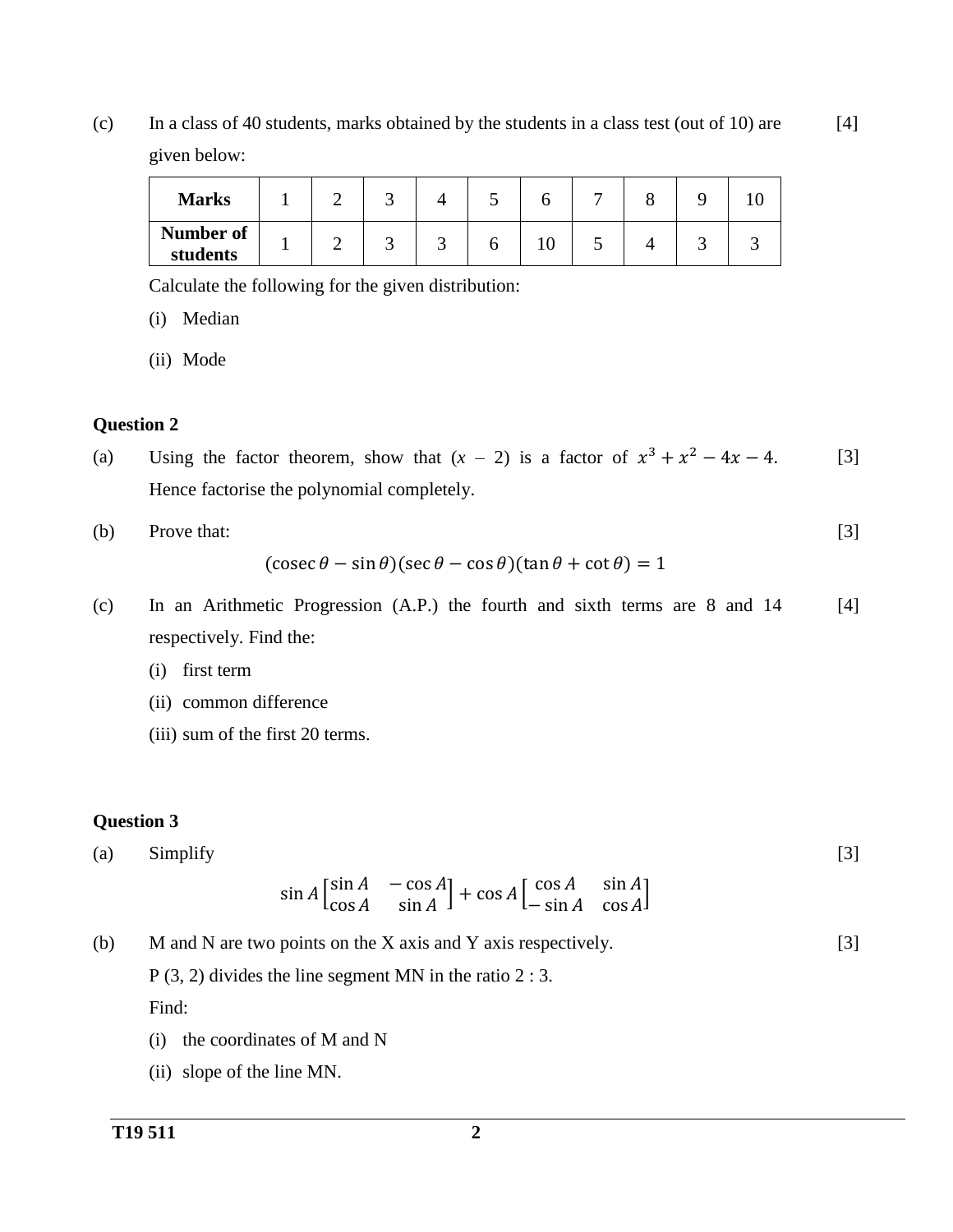- (c) A solid metallic sphere of radius 6 cm is melted and made into a solid cylinder of height 32 cm. Find the: [4]
	- (i) radius of the cylinder
	- (ii) curved surface area of the cylinder

Take  $\pi = 3.1$ 

### **Question 4**

- (a) The following numbers,  $K + 3$ ,  $K + 2$ ,  $3K 7$  and  $2K 3$  are in proportion. Find K. [3]
- (b) Solve for *x* the quadratic equation  $x^2 4x 8 = 0$ . Give your answer correct to three significant figures. [3]
- (c) Use ruler and compass only for answering this question. Draw a circle of radius 4 cm. Mark the centre as O. Mark a point P outside the circle at a distance of 7 cm from the centre. Construct two tangents to the circle from the external point P. [4]

Measure and write down the length of any one tangent.

### **SECTION B (40 Marks)**

*Attempt any four questions from this Section*

### **Question 5**

- (a) There are 25 discs numbered 1 to 25. They are put in a closed box and shaken thoroughly. A disc is drawn at random from the box. Find the probability that the number on the disc is: [3]
	- (i) an odd number
	- (ii) divisible by 2 and 3 both.
	- (iii) a number less than 16.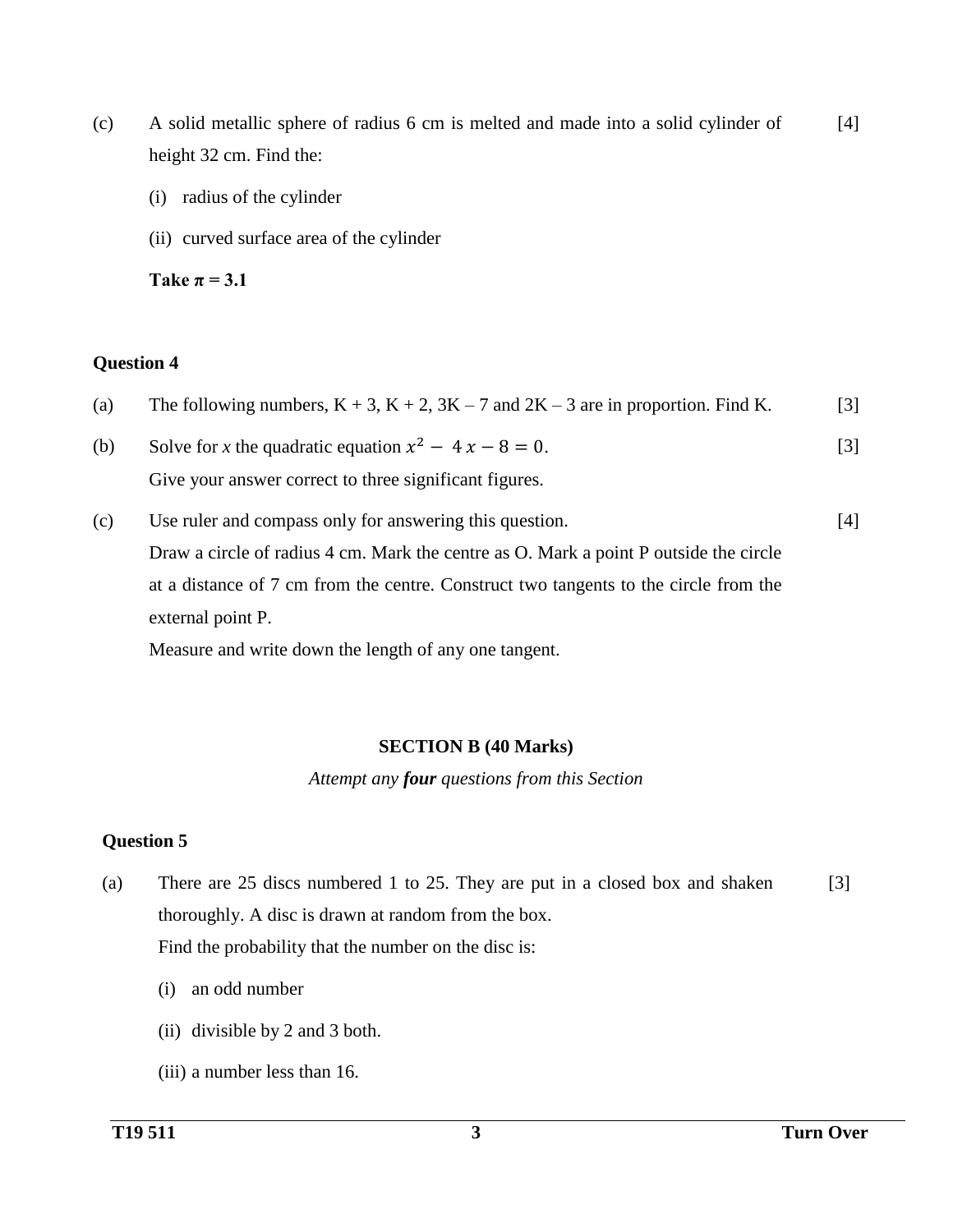(b) Rekha opened a recurring deposit account for 20 months. The rate of interest is 9% per annum and Rekha receives  $\bar{\tau}$  441 as interest at the time of maturity. Find the amount Rekha deposited each month. [3]

[4]

(c) Use a graph sheet for this question.

Take 1 cm = 1 unit along both  $x$  and  $y$  axis.

(i) Plot the following points:

A(0,5), B(3,0), C(1,0) and D(1,-5)

- (ii) Reflect the points B, C and D on the *y* axis and name them as B', C' and D' respectively.
- (iii) Write down the coordinates of B', C' and D'.
- (iv) Join the points A, B, C, D, D', C', B', A in order and give a name to the closed figure ABCDD'C'B'.

#### **Question 6**

- (a) In the given figure,  $\angle PQR = \angle PST = 90^\circ$ ,  $PQ = 5$  cm and  $PS = 2$  cm. [3]
	- (i) Prove that  $\triangle PQR \sim \triangle PST$ .
	- (ii) Find Area of  $\triangle PQR$  : Area of quadrilateral SRQT.



- (b) The first and last term of a Geometrical Progression (G.P.) are 3 and 96 respectively. If the common ratio is 2, find: [3]
	- (i) **'***n***'** the number of terms of the G.P.
	- (ii) Sum of the **n** terms.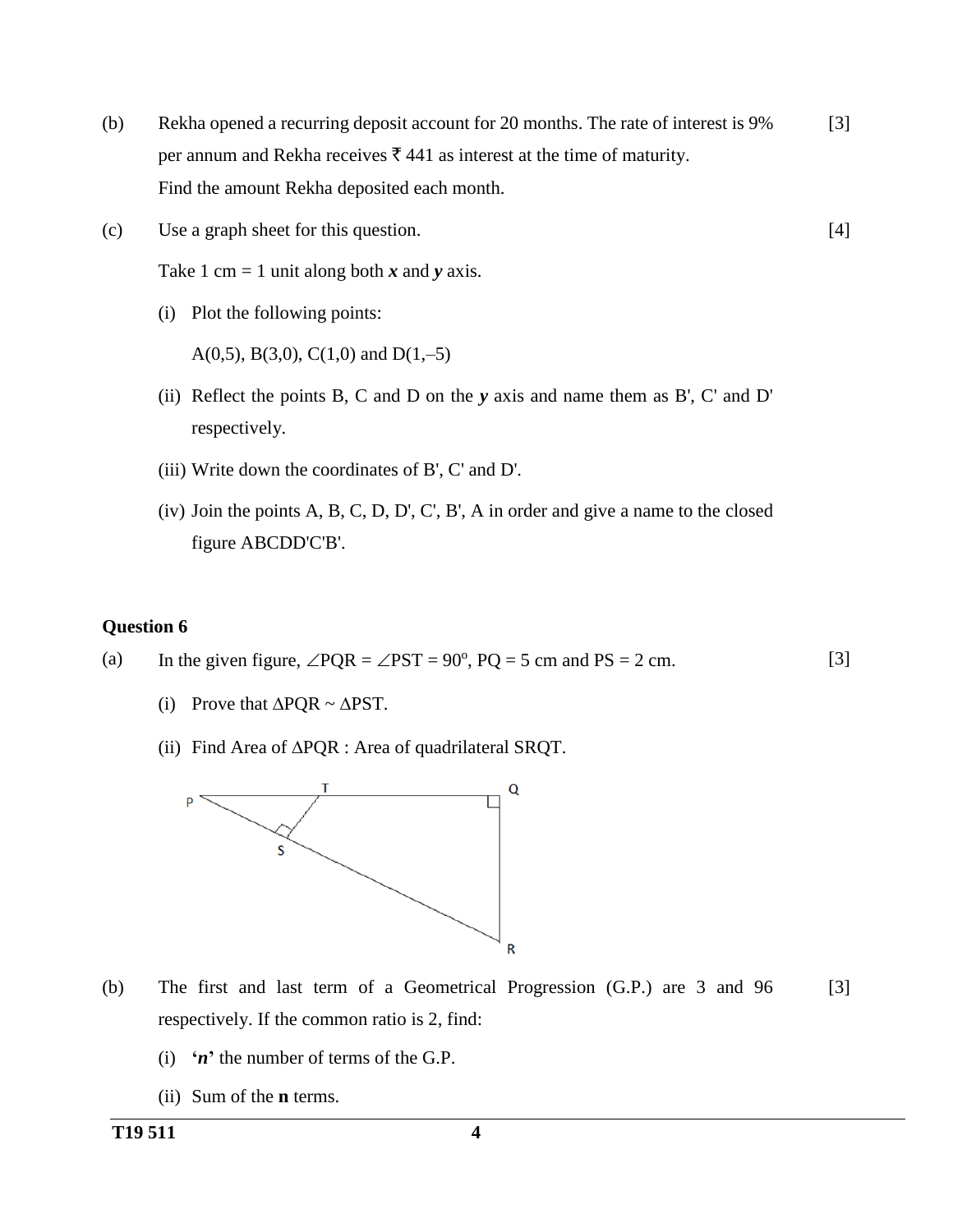(c) A hemispherical and a conical hole is scooped out of a solid wooden cylinder. Find the volume of the remaining solid where the measurements are as follows: [4]

The height of the solid cylinder is 7 cm, radius of each of hemisphere, cone and cylinder is 3 cm. Height of cone is 3 cm.

Give your answer correct to the nearest whole number. Take  $\pi = \frac{22}{7}$ .



### **Question 7**

(a) In the given figure AC is a tangent to the circle with centre O. If  $\angle$ ADB = 55°, find *x* and *y*. Give reasons for your answers.

[3]





[3]

- (i) If the height of the model is 80 cm, find the actual height of the building in meters.
- (ii) If the actual volume of a tank at the top of the building is  $27 \text{ m}^3$ , find the volume of the tank on the top of the model.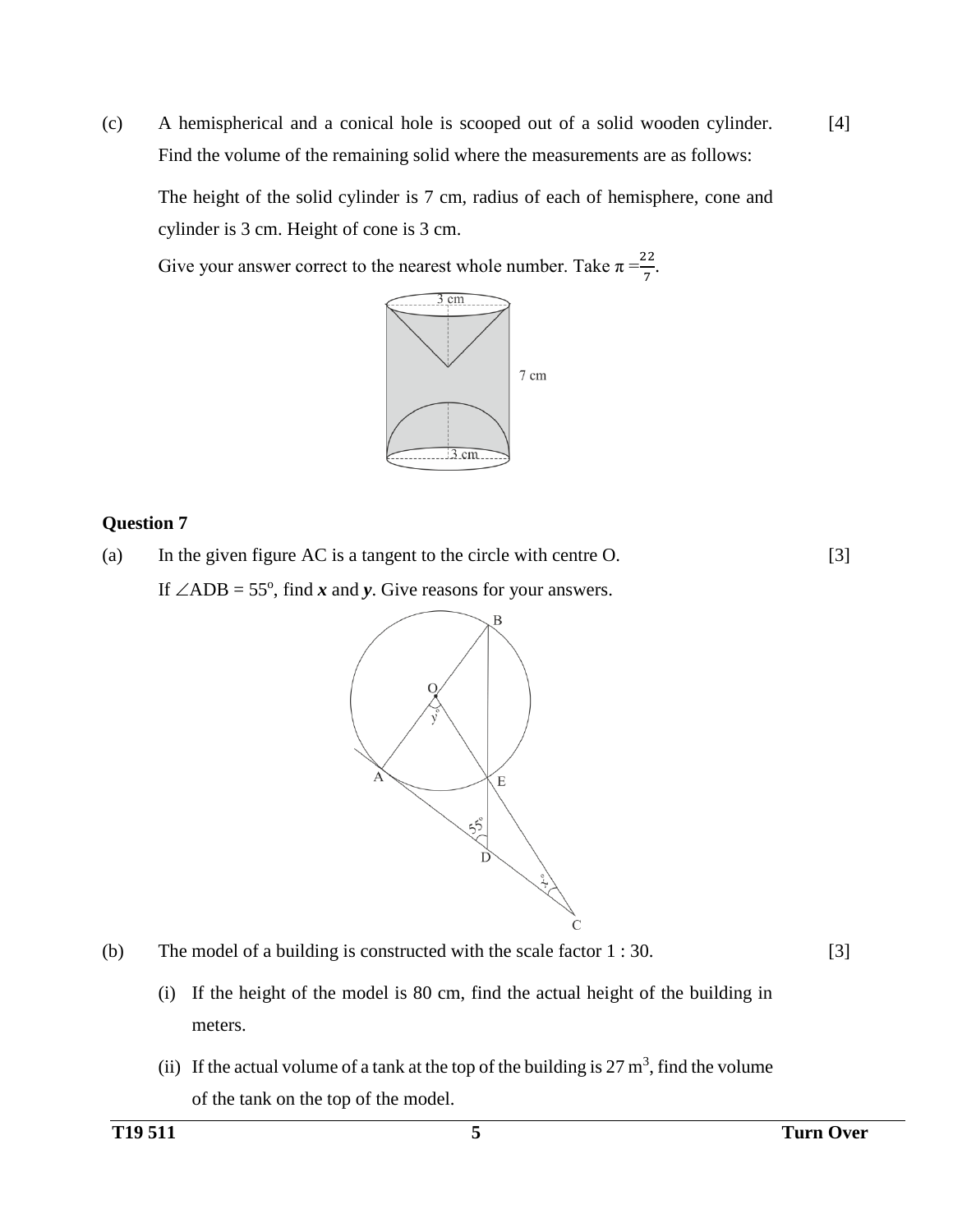(c) Given  $\begin{bmatrix} 4 & 2 \\ 1 & 1 \end{bmatrix}$  $\begin{bmatrix} 4 & 2 \\ -1 & 1 \end{bmatrix}$  M = 6 *I*, where M is a matrix and I is unit matrix of order 2x2. [4]

- (i) State the order of matrix M.
- (ii) Find the matrix M.

### **Question 8**

- (a) The sum of the first three terms of an Arithmetic Progression (A.P.) is 42 and the product of the first and third term is 52. Find the first term and the common difference. [3]
- (b) The vertices of a  $\triangle ABC$  are  $A(3, 8)$ ,  $B(-1, 2)$  and  $C(6, -6)$ . Find: [3]
	- (i) Slope of BC.
	- (ii) Equation of a line perpendicular to BC and passing through A.
- (c) Using ruler and a compass only construct a semi-circle with diameter  $BC = 7$ cm. Locate a point A on the circumference of the semicircle such that A is equidistant from B and C. Complete the cyclic quadrilateral ABCD, such that D is equidistant from AB and BC. Measure ∠ADC and write it down. [4]

### **Question 9**

(a) The data on the number of patients attending a hospital in a month are given below. Find the average (mean) number of patients attending the hospital in a month by using the shortcut method. [3]

Take the assumed mean as 45. Give your answer correct to 2 decimal places.

| Number of patients $\vert$ 10 – 20 $\vert$ 20 – 30 $\vert$ 30 – 40 $\vert$ 40 – 50 $\vert$ 50 – 60 $\vert$ 60 – 70 $\vert$ |  |  |  |
|----------------------------------------------------------------------------------------------------------------------------|--|--|--|
| Number of Days                                                                                                             |  |  |  |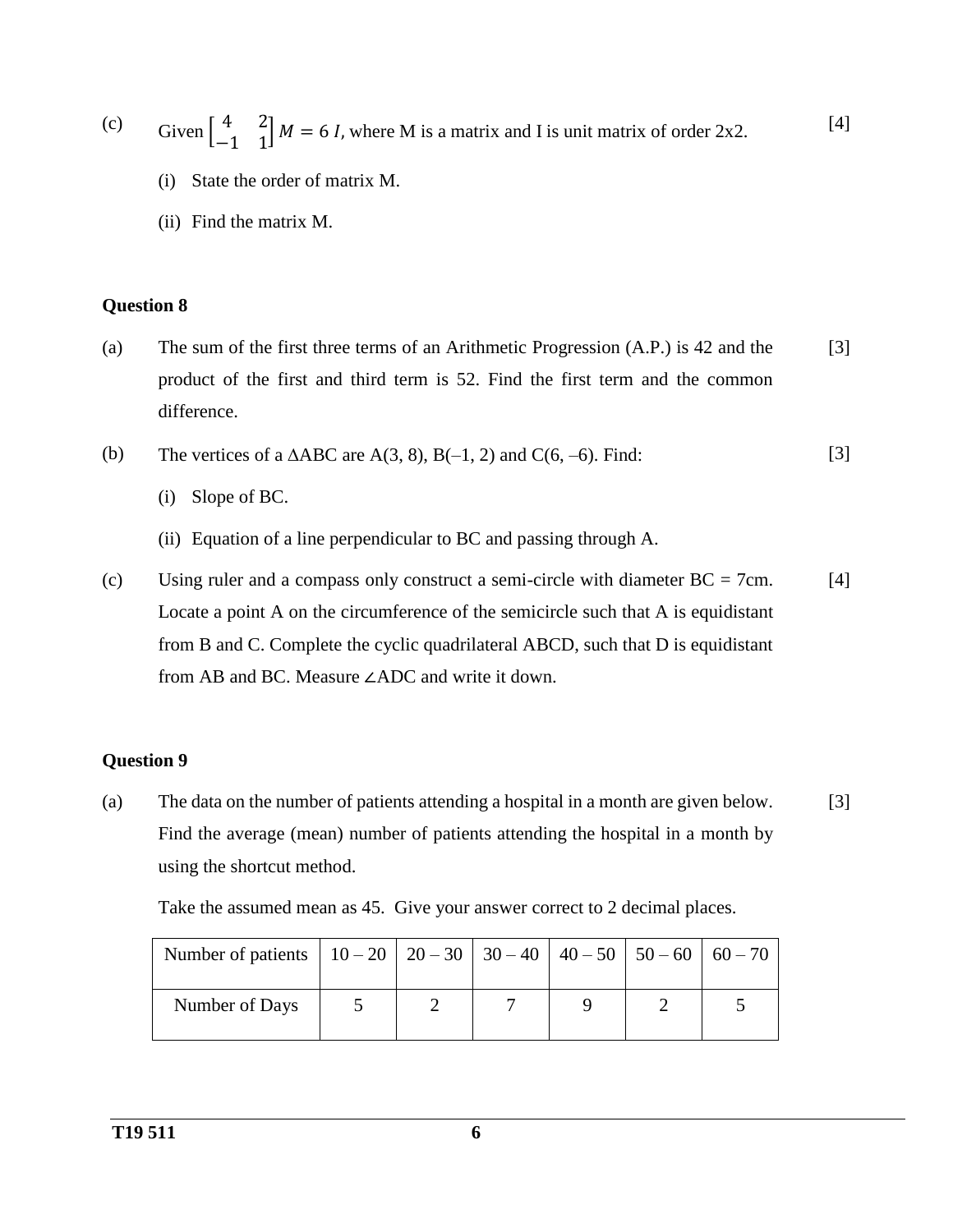(b) Using properties of proportion solve for *x,* given

$$
\frac{\sqrt{5x} + \sqrt{2x - 6}}{\sqrt{5x} - \sqrt{2x - 6}} = 4
$$

- (c) Sachin invests  $\bar{\tau}$  8500 in 10%,  $\bar{\tau}$ 100 shares at  $\bar{\tau}$ 170. He sells the shares when the price of each share rises by  $\bar{\tau}$  30. He invests the proceeds in 12%  $\bar{\tau}$  100 shares at ₹125. Find: [4]
	- (i) the sale proceeds.
	- (ii) the number of  $\bar{\tau}$  125 shares he buys.
	- (iii) the change in his annual income.

## **Question 10**

(a) Use graph paper for this question.

[6]

[3]

The marks obtained by 120 students in an English test are given below:

|                    |  |    |    |    |  |  | Marks $\vert$ 0–10 $\vert$ 10–20 $\vert$ 20–30 $\vert$ 30–40 $\vert$ 40–50 $\vert$ 50–60 $\vert$ 60–70 $\vert$ 70–80 $\vert$ 80–90 $\vert$ 90–100 |
|--------------------|--|----|----|----|--|--|---------------------------------------------------------------------------------------------------------------------------------------------------|
| No. of<br>students |  | 16 | 22 | 26 |  |  |                                                                                                                                                   |

Draw the ogive and hence, estimate:

- (i) the median marks.
- (ii) the number of students who did not pass the test if the pass percentage was 50.
- (iii) the upper quartile marks.
- (b) A man observes the angle of elevation of the top of the tower to be  $45^\circ$ . He walks towards it in a horizontal line through its base. On covering 20 m the angle of elevation changes to  $60^\circ$ . Find the height of the tower correct to 2 significant figures. [4]